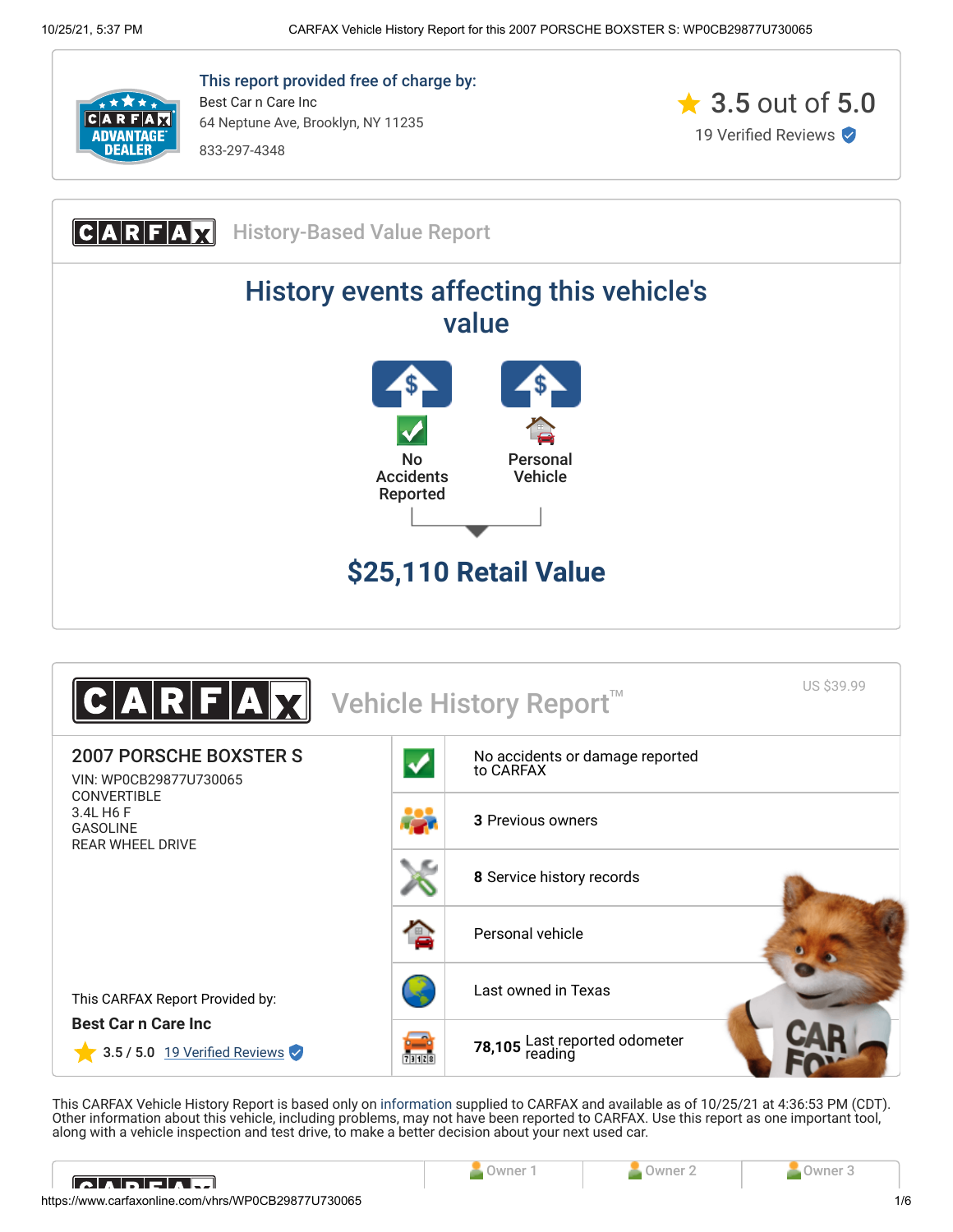## 10/25/21, 5:37 PM CARFAX Vehicle History Report for this 2007 PORSCHE BOXSTER S: WP0CB29877U730065

| LAKLAX<br><b>Ownership History</b>      |             |              |              |
|-----------------------------------------|-------------|--------------|--------------|
| The number of owners is estimated       |             |              |              |
| Year purchased                          | 2007        | 2009         | 2018         |
| Type of owner                           | Personal    | Personal     | Personal     |
| Estimated length of ownership           | 1 yr. 7 mo. | 9 yrs. 5 mo. | 2 yrs. 9 mo. |
| Owned in the following states/provinces | Georgia     | Texas        | Texas        |
| Estimated miles driven per year         | 4,812/yr    | 2,268/yr     | 15,267/yr    |
| Last reported odometer reading          | 7.885       | 31,182       | 78,105       |
|                                         |             |              |              |

| <b>CARFAX</b> Title History<br>CARFAX quarantees the information in this section | Owner 1           | Owner 2           | Owner 3           |
|----------------------------------------------------------------------------------|-------------------|-------------------|-------------------|
| Salvage   Junk   Rebuilt   Fire   Flood   Hail   Lemon                           | <b>Guaranteed</b> | <b>Guaranteed</b> | <b>Guaranteed</b> |
|                                                                                  | No Problem        | No Problem        | No Problem        |
| Not Actual Mileage   Exceeds Mechanical Limits                                   | <b>Guaranteed</b> | <b>Guaranteed</b> | <b>Guaranteed</b> |
|                                                                                  | No Problem        | No Problem        | No Problem        |



**GUARANTEED** - None of these major title problems were reported by a state Department of Motor Vehicles (DMV). If you find that any of these title problems were reported by a DMV and not included in this report, CARFAX will buy this vehicle back. [Register](https://www.carfax.com/Service/bbg) | [View Terms](http://www.carfaxonline.com/legal/bbgTerms) | [View Certificate](https://www.carfaxonline.com/vhrs/WP0CB29877U730065)

<span id="page-1-0"></span>

| <b>Additional History</b><br>C A R F<br>Not all accidents / issues are reported to CARFAX | Owner 1                                        | Owner 2                                             | Owner 3                                           |
|-------------------------------------------------------------------------------------------|------------------------------------------------|-----------------------------------------------------|---------------------------------------------------|
| <b>Total Loss</b><br>No total loss reported to CARFAX.                                    | No Issues<br>$\blacklozenge$<br>Reported       | No Issues<br>✔<br>Reported                          | No Issues<br>$\overline{\mathbf{v}}$<br>Reported  |
| <b>Structural Damage</b><br>No structural damage reported to CARFAX.                      | No Issues<br>Reported                          | No Issues<br>$\boldsymbol{\mathcal{J}}$<br>Reported | No Issues<br>$\boldsymbol{v}$<br>Reported         |
| <b>Airbag Deployment</b><br>No airbag deployment reported to CARFAX.                      | No Issues<br>Reported                          | No Issues<br>$\checkmark$<br>Reported               | No Issues<br>$\overline{\mathcal{L}}$<br>Reported |
| <b>Odometer Check</b><br>No indication of an odometer rollback.                           | No Issues<br>Indicated                         | No Issues<br>$\boldsymbol{J}$<br>Indicated          | No Issues<br>$\boldsymbol{V}$<br>Indicated        |
| Accident / Damage<br>No accidents or damage reported to CARFAX.                           | No Issues<br>Reported                          | No Issues<br>$\blacktriangledown$<br>Reported       | No Issues<br>Reported                             |
| Manufacturer Recall<br>Check with an authorized Porsche dealer for any open<br>recalls.   | No Recalls<br>$\blacktriangledown$<br>Reported | No Recalls<br>$\blacktriangledown$<br>Reported      | No Recalls<br>Reported                            |
| <b>Basic Warranty</b><br>Original warranty estimated to have expired.                     | <b>Warranty Expired</b>                        | <b>Warranty Expired</b>                             | <b>Warranty Expired</b>                           |

<span id="page-1-1"></span>

|                               | ARFAX   |        | <b>Detailed History</b>                                                                      |                  |                                 |
|-------------------------------|---------|--------|----------------------------------------------------------------------------------------------|------------------|---------------------------------|
| Owner 1<br>Purchased:<br>2007 |         | CAR    | Low mileage! This owner drove less than<br>the industry average of 15,000 miles per<br>year. |                  | Personal Vehicle<br>4,812 mi/yr |
| Date                          | Mileage | Source |                                                                                              | <b>Comments</b>  |                                 |
| 07/28/2006                    | 711     |        | Dealer Inventory                                                                             | Vehicle sold     |                                 |
| 08/11/2006                    |         |        | <b>Harper Dealerships</b>                                                                    | Vehicle serviced |                                 |

https://www.carfaxonline.com/vhrs/WP0CB29877U730065 2/6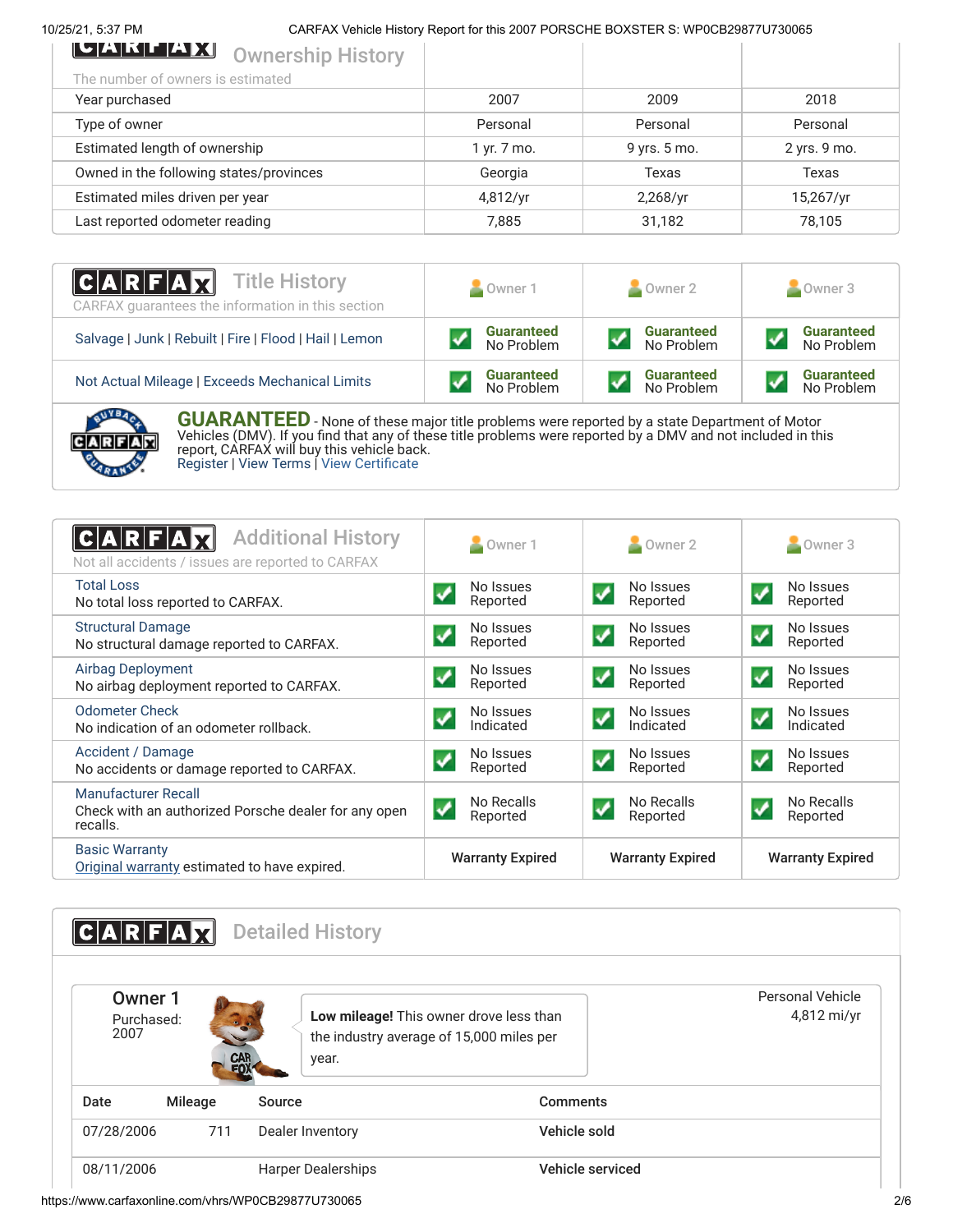| 10/25/21, 5:37 PM |         |                                                                                                                                                                                    |                                          | CARFAX Vehicle History Report for this 2007 PORSCHE BOXSTER S: WP0CB29877U730065                                                           |
|-------------------|---------|------------------------------------------------------------------------------------------------------------------------------------------------------------------------------------|------------------------------------------|--------------------------------------------------------------------------------------------------------------------------------------------|
|                   |         | Knoxville, TN<br>865-691-5551<br>harperdealerships.com<br>4.9 / 5.0<br>248 Verified Reviews<br>2,114 Customer Favorites                                                            |                                          | Engine/powertrain computer/module checked                                                                                                  |
| 08/11/2006        |         | Harper Porsche Audi Jaguar<br>Knoxville, TN<br>865-691-2834<br>harperjaguar.net/used-<br>inventory/index.htm?=cfx<br>4.8 / 5.0<br>215 Verified Reviews<br>1,957 Customer Favorites | ic⊾ Vehicle serviced<br>- Radio replaced | - Engine/powertrain computer/module checked                                                                                                |
| 03/24/2007        |         | Georgia<br>Motor Vehicle Dept.                                                                                                                                                     |                                          | Vehicle purchase reported<br>- Titled or registered as personal vehicle                                                                    |
| 04/03/2007        | 1,093   | Georgia<br>Motor Vehicle Dept.<br>Winder, GA                                                                                                                                       |                                          | Title issued or updated<br>- First owner reported<br>- Loan or lien reported<br>- Vehicle color noted as Red                               |
| 04/15/2008        |         | Georgia<br>Motor Vehicle Dept.<br>Winder, GA                                                                                                                                       |                                          | Registration issued or renewed<br>- Registration updated when owner moved the vehicle<br>to a new location<br>- Vehicle color noted as Red |
| 11/11/2008        | 7,885   | Select Luxury Cars<br>Marietta, GA<br>770-421-0070<br>selectluxury.com                                                                                                             |                                          | Vehicle offered for sale                                                                                                                   |
| 2009              |         | the industry average of 15,000 miles per<br>year.                                                                                                                                  |                                          |                                                                                                                                            |
| Date              | Mileage | Source                                                                                                                                                                             | <b>Comments</b>                          |                                                                                                                                            |
| 01/09/2009        | 8,831   | Texas<br>Motor Vehicle Dept.<br>Houston, TX<br>Title #10157639809095900                                                                                                            |                                          | Title issued or updated<br>- New owner reported<br>- Vehicle color noted as Red                                                            |
| 12/01/2009        |         | Texas<br>Motor Vehicle Dept.<br>Houston, TX<br>Title #10157639809095900                                                                                                            |                                          | Registration issued or renewed<br>- Passed safety inspection                                                                               |
| 01/02/2010        | 13,079  | Texas<br><b>Inspection Station</b><br>Houston, TX                                                                                                                                  |                                          | Passed emissions inspection                                                                                                                |
| 12/01/2010        |         | Texas<br>Motor Vehicle Dept.<br>Houston, TX<br>Title #10157639809095900                                                                                                            |                                          | Registration issued or renewed<br>- Passed safety inspection                                                                               |
| 03/24/2011        | 16,629  | Texas<br><b>Inspection Station</b><br>Houston, TX                                                                                                                                  |                                          | Passed emissions inspection                                                                                                                |
| 12/01/2011        |         | Texas<br>Motor Vehicle Dept.<br>Houston, TX<br>Title #10157639809095900                                                                                                            |                                          | Registration issued or renewed<br>- Passed safety inspection                                                                               |
| 06/09/2012        | 20,337  | Texas<br><b>Inspection Station</b><br>Houston, TX                                                                                                                                  |                                          | Passed emissions inspection                                                                                                                |
| 12/01/2012        |         | Texas<br>Motor Vehicle Dept.<br>Houston, TX                                                                                                                                        |                                          | Registration issued or renewed<br>- Passed safety inspection                                                                               |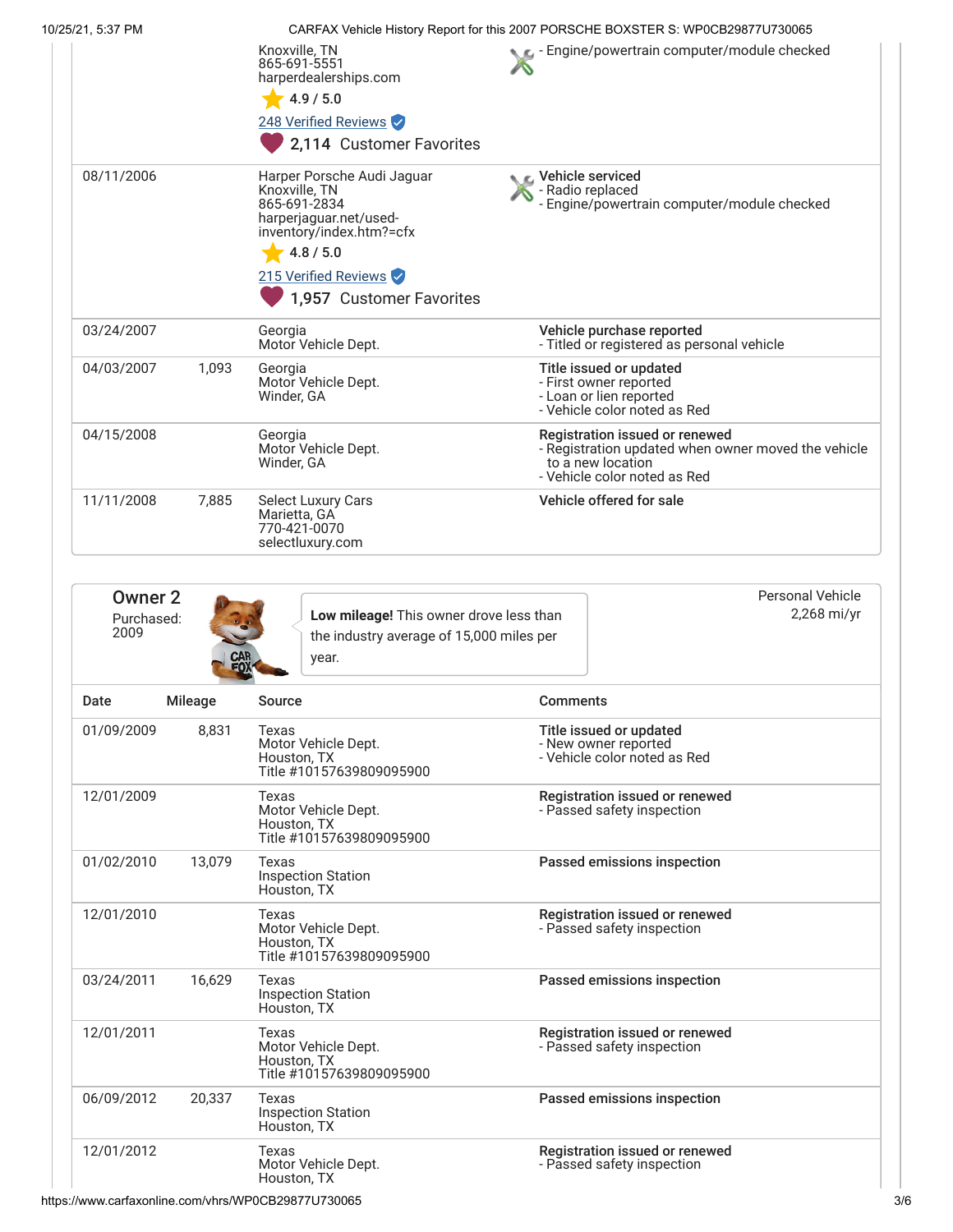10/25/21, 5:37 PM CARFAX Vehicle History Report for this 2007 PORSCHE BOXSTER S: WP0CB29877U730065

|            |        | Title #10157639809095900                                                                                                        |                                                                                                                                                                                                                                                                                                                                        |
|------------|--------|---------------------------------------------------------------------------------------------------------------------------------|----------------------------------------------------------------------------------------------------------------------------------------------------------------------------------------------------------------------------------------------------------------------------------------------------------------------------------------|
| 05/21/2013 | 22,252 | Texas<br><b>Inspection Station</b><br>Houston, TX                                                                               | Passed emissions inspection                                                                                                                                                                                                                                                                                                            |
| 12/01/2013 |        | Texas<br>Motor Vehicle Dept.<br>Houston, TX<br>Title #10157639809095900                                                         | Registration issued or renewed<br>- Passed safety inspection                                                                                                                                                                                                                                                                           |
| 06/07/2014 | 24,059 | Texas<br><b>Inspection Station</b><br>Houston, TX                                                                               | Passed emissions inspection                                                                                                                                                                                                                                                                                                            |
| 06/10/2014 | 24,060 | Texas<br><b>Inspection Station</b><br>Houston, TX                                                                               | Passed emissions inspection                                                                                                                                                                                                                                                                                                            |
| 12/01/2014 |        | Texas<br>Motor Vehicle Dept.<br>Houston, TX<br>Title #10157639809095900                                                         | Registration issued or renewed<br>- Passed safety inspection                                                                                                                                                                                                                                                                           |
| 11/30/2015 | 26,226 | Texas<br><b>Inspection Station</b><br>Houston, TX                                                                               | Passed emissions inspection                                                                                                                                                                                                                                                                                                            |
| 12/08/2015 |        | Texas<br>Motor Vehicle Dept.<br>Houston, TX<br>Title #10157639809095900                                                         | Registration issued or renewed<br>- Passed safety inspection<br>- Vehicle color noted as Red                                                                                                                                                                                                                                           |
| 12/24/2016 | 28,381 | Texas<br><b>Inspection Station</b><br>Houston, TX                                                                               | Passed emissions inspection                                                                                                                                                                                                                                                                                                            |
| 01/05/2017 |        | Texas<br>Motor Vehicle Dept.<br>Houston, TX<br>Title #10157639809095900                                                         | Registration issued or renewed<br>- Passed safety inspection<br>- Vehicle color noted as Red                                                                                                                                                                                                                                           |
| 01/25/2017 | 28,634 | <b>Clear Lake Auto Service</b><br>Webster, TX<br>281-280-0900<br>clearlakeautoservice.com/<br>4.7 / 5.0<br>42 Verified Reviews  | C Vehicle serviced<br>- Brakes checked<br>- Front brake pads replaced<br>- Brake rotor(s) resurfaced<br>- Brake rotor(s) replaced<br>- Wheel(s) replaced<br>- Drivability/performance checked<br>- Oil and filter changed<br>- Fluids checked<br>- Brake pads replaced<br>- Alignment performed<br>- Lights checked<br>- Glass checked |
| 12/08/2017 | 30,026 | Texas<br><b>Inspection Station</b>                                                                                              | Passed safety inspection                                                                                                                                                                                                                                                                                                               |
| 01/01/2018 |        | Texas<br>Motor Vehicle Dept.<br>Houston, TX<br>Title #10157639809095900                                                         | Registration issued or renewed<br>- Passed safety inspection<br>- Vehicle color noted as Red                                                                                                                                                                                                                                           |
| 07/02/2018 | 30,338 | Dealer Inventory                                                                                                                | Vehicle offered for sale                                                                                                                                                                                                                                                                                                               |
| 07/12/2018 | 30,339 | <b>Texas Auto</b><br>Webster, TX<br>281-938-2000<br>texasauto.com<br>4.5 / 5.0<br>93 Verified Reviews<br>208 Customer Favorites | C Vehicle serviced<br>- Pre-delivery inspection completed<br>- Maintenance inspection completed<br>- Drivability/performance checked<br>- Oil and filter changed<br>- Wiper(s) replaced<br>- VIN glass etching vin etched<br>- Emissions or safety inspection performed                                                                |
| 07/12/2018 |        | Texas<br><b>Inspection Station</b><br>Houston, TX                                                                               | Passed emissions inspection                                                                                                                                                                                                                                                                                                            |
| 09/12/2018 | 30,369 | Dealer Inventory                                                                                                                | Vehicle offered for sale                                                                                                                                                                                                                                                                                                               |
| 11/05/2018 | 31,179 | <b>Texas Auto</b><br>Webster, TX                                                                                                | Vehicle serviced                                                                                                                                                                                                                                                                                                                       |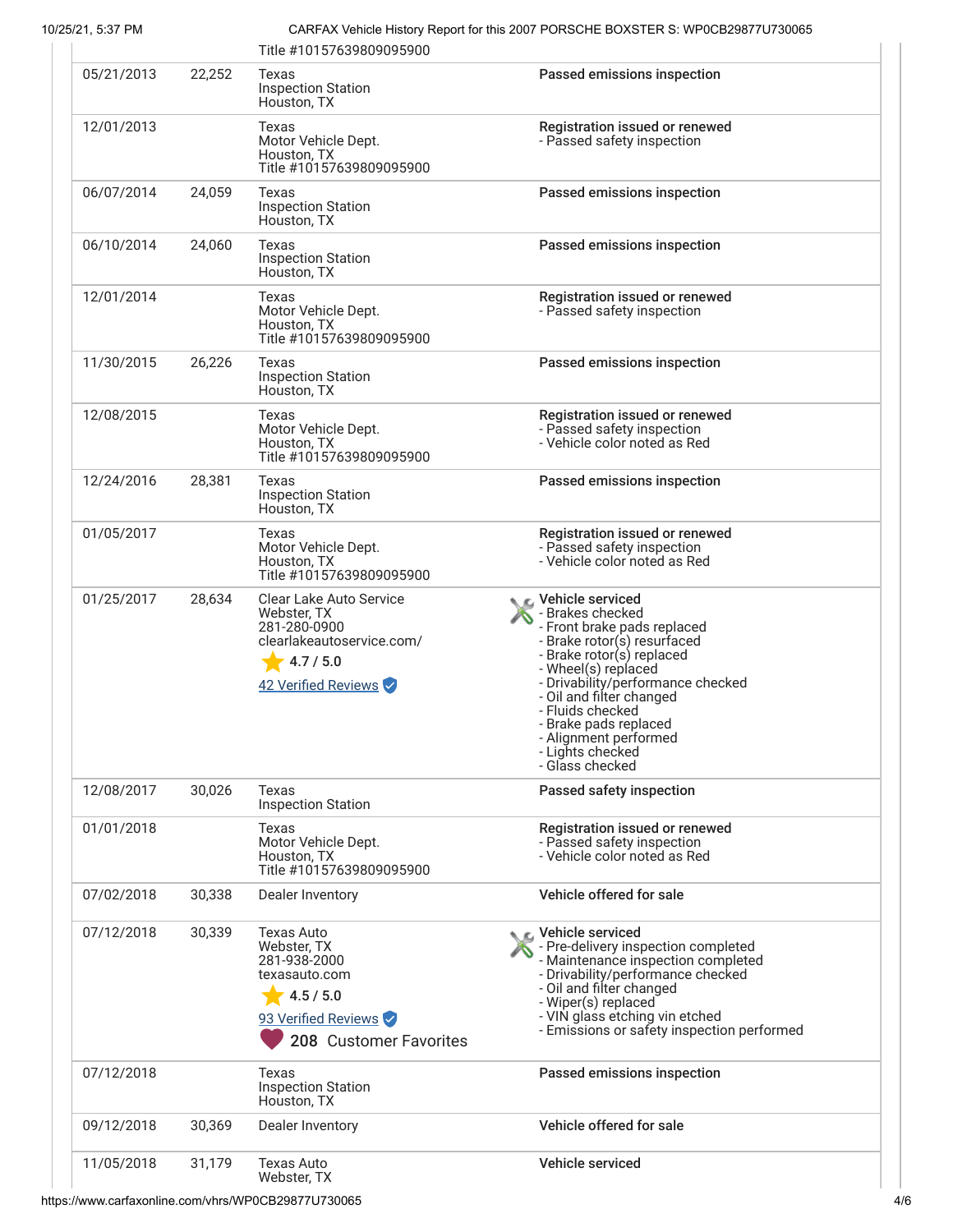10/25/21, 5:37 PM CARFAX Vehicle History Report for this 2007 PORSCHE BOXSTER S: WP0CB29877U730065

|            |        | 281-938-2000<br>texasauto.com<br>4.5 / 5.0<br>93 Verified Reviews<br>208 Customer Favorites                                           |                            |
|------------|--------|---------------------------------------------------------------------------------------------------------------------------------------|----------------------------|
| 11/05/2018 | 31,182 | <b>MW Carline</b><br>Houston, TX<br>713-781-0444<br>mwcarline.com<br>5.0 / 5.0<br>28 Verified Reviews<br><b>65 Customer Favorites</b> | <b>NE</b> Vehicle serviced |

| <b>Owner 3</b> | Purchased: 2018 |                                                                                                                                         |                                                                                                                               | <b>Personal Vehicle</b><br>15,267 mi/yr |
|----------------|-----------------|-----------------------------------------------------------------------------------------------------------------------------------------|-------------------------------------------------------------------------------------------------------------------------------|-----------------------------------------|
| Date           | Mileage         | Source                                                                                                                                  | <b>Comments</b>                                                                                                               |                                         |
| 11/13/2018     |                 | Texas<br>Motor Vehicle Dept.<br>Spring, TX<br>Title #10157943408145249                                                                  | Title issued or updated<br>- New owner reported<br>- Loan or lien reported<br>- Vehicle color noted as Red                    |                                         |
| 01/18/2019     | 38,158          | <b>ABR Houston</b><br>Spring, TX<br>832-797-9114<br>abrhouston.com/<br>5.0 / 5.0<br>45 Verified Reviews<br><b>56 Customer Favorites</b> | Vehicle serviced<br>- Fluids checked<br>- Tire condition and pressure checked<br>- Oil and filter changed<br>- Brakes checked |                                         |
| 11/04/2019     | 61,520          | <b>LMC Service Center</b><br>Spring, TX<br>281-651-7766<br>Imccompletea<br>4.8 / 5.0<br>41 Verified Reviews<br>57 Customer Favorites    | C Vehicle serviced<br>Emissions inspection performed                                                                          |                                         |
| 11/04/2019     |                 | Texas<br><b>Inspection Station</b><br>Spring, TX                                                                                        | Passed emissions inspection                                                                                                   |                                         |
| 11/04/2019     |                 | Texas<br>Motor Vehicle Dept.<br>Spring, TX<br>Title #10157943408145249                                                                  | Registration issued or renewed<br>- Loan or lien reported<br>- Passed safety inspection<br>- Vehicle color noted as Red       |                                         |
| 08/30/2021     | 78,105          | <b>Auto Auction</b>                                                                                                                     | Vehicle sold                                                                                                                  |                                         |
|                |                 |                                                                                                                                         | Millions of used vehicles are bought and<br>sold at auction every year.                                                       |                                         |
|                |                 | Have Questions? Consumers, please visit our Help Center at www.carfax.com. Dealers or Subscribers, please visit our Help Center         |                                                                                                                               |                                         |

at [www.carfaxonline.com.](http://www.carfaxonline.com/)